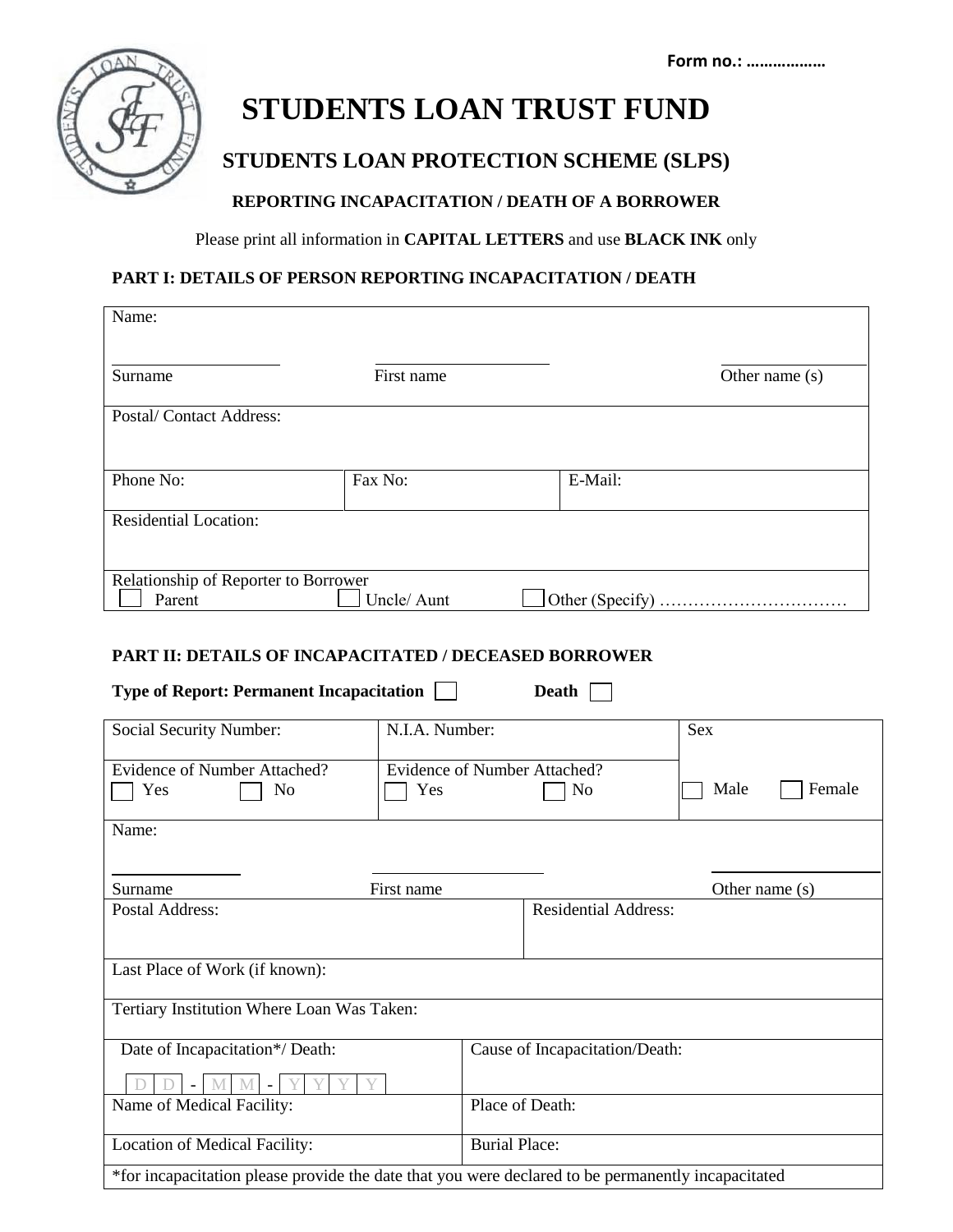#### **PART III: DETAILS OF PARENTS/ GUARDIAN**

| <b>Name of Father/Guardian</b>      |            |                  |  |
|-------------------------------------|------------|------------------|--|
| Surname                             | First name | Other name $(s)$ |  |
| <b>Current Residential Address:</b> |            | Phone No.        |  |
| <b>Name of Mother/Guardian</b>      |            |                  |  |
| Surname                             | First name | Other name $(s)$ |  |
| <b>Current Residential Address:</b> |            | Phone No:        |  |
| <b>Name of Spouse:</b>              |            |                  |  |
| Surname                             | First name | Other name $(s)$ |  |
| <b>Current Residential Address:</b> |            | Phone No.        |  |

**PART IV: EVIDENCE OF INCAPACITATION / DEATH** (*Provide at least one of the following evidence*)

| <b>INCAPACITATION CLAIM (Tick evidence to support claim)</b>                                                                                                |                                               |  |  |  |
|-------------------------------------------------------------------------------------------------------------------------------------------------------------|-----------------------------------------------|--|--|--|
| Medical Report from registered medical<br>Panel review or evaluation of incapacitated/disabled<br>Doctor from accredited Hospital/Health Facility<br>person |                                               |  |  |  |
| <b>DEATH CLAIM (Tick evidence to support claim)</b>                                                                                                         |                                               |  |  |  |
| Official cause of death MUST be stated on any of the evidence of death provided                                                                             |                                               |  |  |  |
| <b>PRIMARY EVIDENCE</b>                                                                                                                                     | <b>SECONDARY EVIDENCE</b>                     |  |  |  |
| Medical Certificate of Cause of Death                                                                                                                       | (Provide Secondary evidence only when primary |  |  |  |
|                                                                                                                                                             | evidence cannot be obtained)                  |  |  |  |
| Coroner's Inquest Report                                                                                                                                    | Letter From Employer                          |  |  |  |
|                                                                                                                                                             |                                               |  |  |  |
| Certified copy of the Entry in the Register of Deaths                                                                                                       |                                               |  |  |  |
|                                                                                                                                                             | Affidavit From Chief of Village/Town or       |  |  |  |
| <b>Burial Permit</b>                                                                                                                                        | <b>Community Leader</b>                       |  |  |  |
|                                                                                                                                                             |                                               |  |  |  |
| <b>Burial Extract</b>                                                                                                                                       | Affidavit From Religious Leader (of a         |  |  |  |
|                                                                                                                                                             | nationally recognized religious institution.) |  |  |  |
| Letters of Administration                                                                                                                                   |                                               |  |  |  |
| <b>PART V: DECLARATION</b>                                                                                                                                  |                                               |  |  |  |

I, the undersigned, being the person reporting the incapacitation / death of

…………………………………………………………………, do hereby declare that the facts stated above are true and accurate.

Signature/ Thumbprint of person reporting Date

\* *Please note that all information and supporting documents provided will be subject to verification before the payment of claims.*